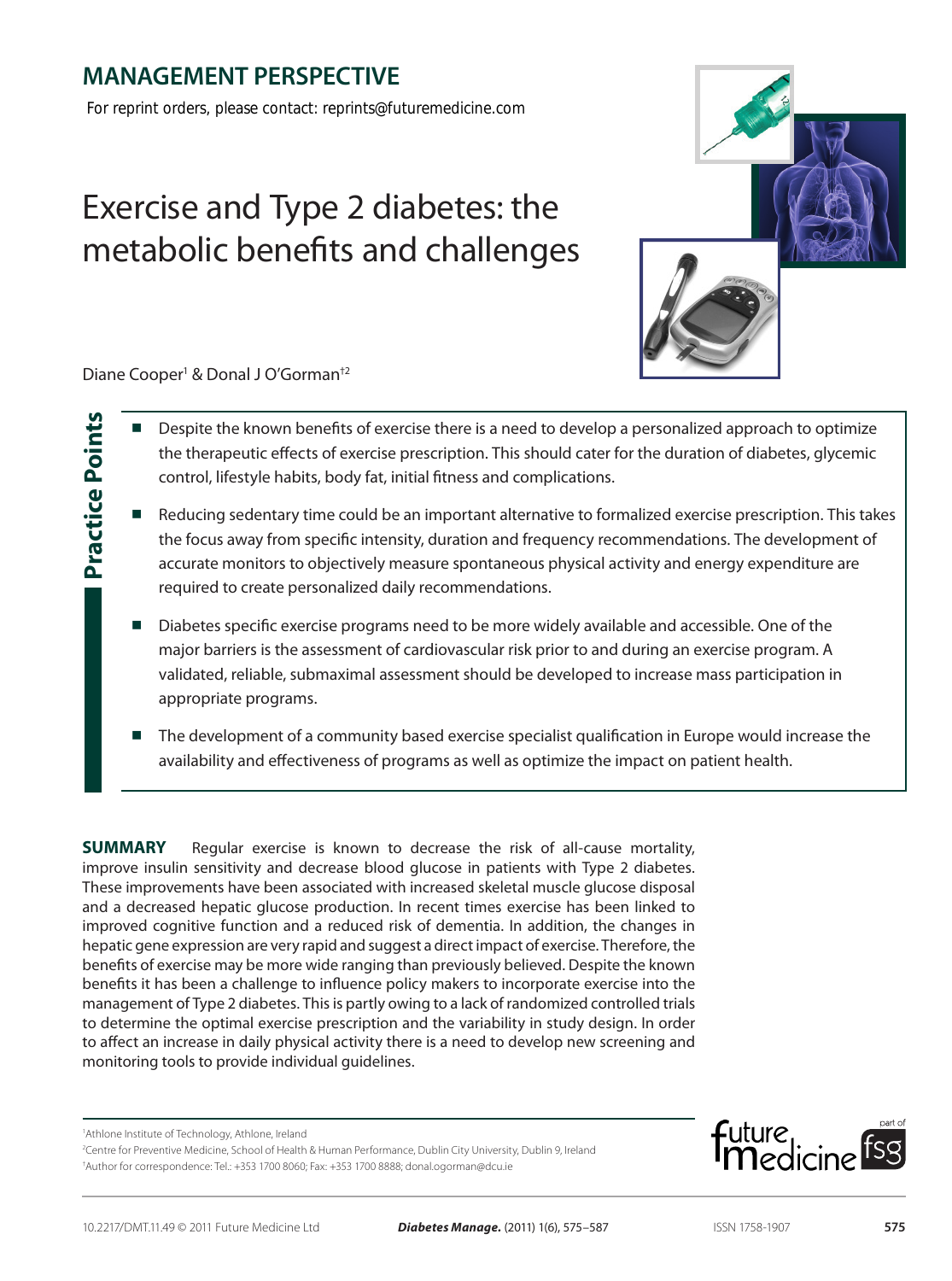The second half of the 20th century witnessed a dramatic increase in the incidence of Type 2 diabetes. It is anticipated that the worldwide prevalence of diabetes will be 300 million by 2025, an exponential increase on the 30 million estimated by the WHO in 1985 [1,2]. During this brief period of time there have been tremendous technological developments that have dramatically changed our lifestyles. In particular it has become clear that decreased daily physical activity is significantly impacting on metabolic regulation. It has been argued that the human genome has evolved to support physical activity and that muscle contraction stimulates the expression of genes responsible for glucose transport, lipid oxidation and mitochondrial biogenesis. The absence of a mechanical stimulus, by exercise, not only decreases energy expenditure but also the expression of these metabolic genes. The consequences of these changes can be directly related to the defects leading to metabolic dysfunction, obesity and Type 2 diabetes [3]. In this context exercise not only provides a valuable preventive and therapeutic strategy for Type 2 diabetes but also a unique model to study the mechanisms of metabolic disease.

#### **Etiology of Type 2 diabetes**

The development of Type 2 diabetes is associated with a gradual deterioration in insulin action and insulin secretion [4–6]. A decrease in insulin-stimulated glucose disposal as well as increased hepatic glucose production and adipose tissue lipolysis are the consequences of these metabolic alterations. Normal glycemia can be maintained if the pancreatic  $\beta$ -cells compensate by increasing insulin secretion, but those who develop impaired glucose tolerance (IGT) or Type 2 diabetes fail to produce an adequate insulin response [5–8]. The net outcome of insulin resistance and insulin secretory dysfunction is an increase in the fasting and postprandial glucose concentrations.

A common characteristic of this multitissue metabolic dysfunction is the accumulation of intracellular lipid and/or a decrease in lipid turnover [9]. This is a result of chronic energy imbalance that leads to an increase in adipose tissue mass and circulating nonesterified fatty acids (NEFA) through *de novo* lipogenesis and decreased insulin suppression of lipolysis [10–12]. A short-term increase in circulating NEFAs by intralipid infusion results in a decrease in whole-body glucose disposal [13–15], an increase in gluconeogenesis [16,17] and a decreased capacity to suppress glycogenolysis, leading to increased hepatic glucose production [17,18]. In addition, elevated NEFAs impair glucose-stimulated insulin secretion in IGT and Type 2 diabetes but not those with normal glucose tolerance [17,19]. However, these metabolic disturbances do not occur when circulating NEFAs are suppressed by acipimox [20,21].

The accumulation of intracellular lipid may not be attributed solely to excess lipid availability but also a decrease in the capacity for substrate oxidation. The number and size of mitochondria are decreased in the skeletal muscle of patients with Type 2 diabetes and long chain fatty acid transport across the mitochondrial membrane is decreased [22]. The nonoxidative metabolism of intracellular triglycerides and their subsequent cytosolic accumulation leads to the generation of lipid intermediaries such as diacylglycerol and ceramides. Both of these have been shown to activate intracellular signaling cascades and impair insulin signaling [9].

Other factors have also been shown to influence insulin sensitivity including adipokines, myokines and inflammation markers to name but a few [23]. A review of these areas is beyond the scope of this article but an emerging area worthy of mention is the potential contribution of neurological impairment to the development of diabetes. There is evidence that dementia is more prevalent in patients with Type 2 diabetes indicating a relationship between metabolism and nervous system function [24]. Koch *et al.* have shown, using whole body and peripheral insulin receptor knockout mice, that central insulin action is involved in the regulation of glucose metabolism and white adipose tissue mass [25]. Tschritter *et al.* have subsequently shown that the cerebrocortical response to hyperinsulinemia is reduced in overweight insulin resistant subjects [26]. There is also evidence that circulating lipids can be sensed by the hypothalamus, and given the importance of this gland to the regulation of energy balance, it is plausible that neuronal insulin resistance may contribute to the development and progression of Type 2 diabetes [27]. It remains to be determined if metabolic dysfunction in cells of the nervous system contributes to the development of Type 2 diabetes and to what extent diabetes contributes to impairment of nervous system function.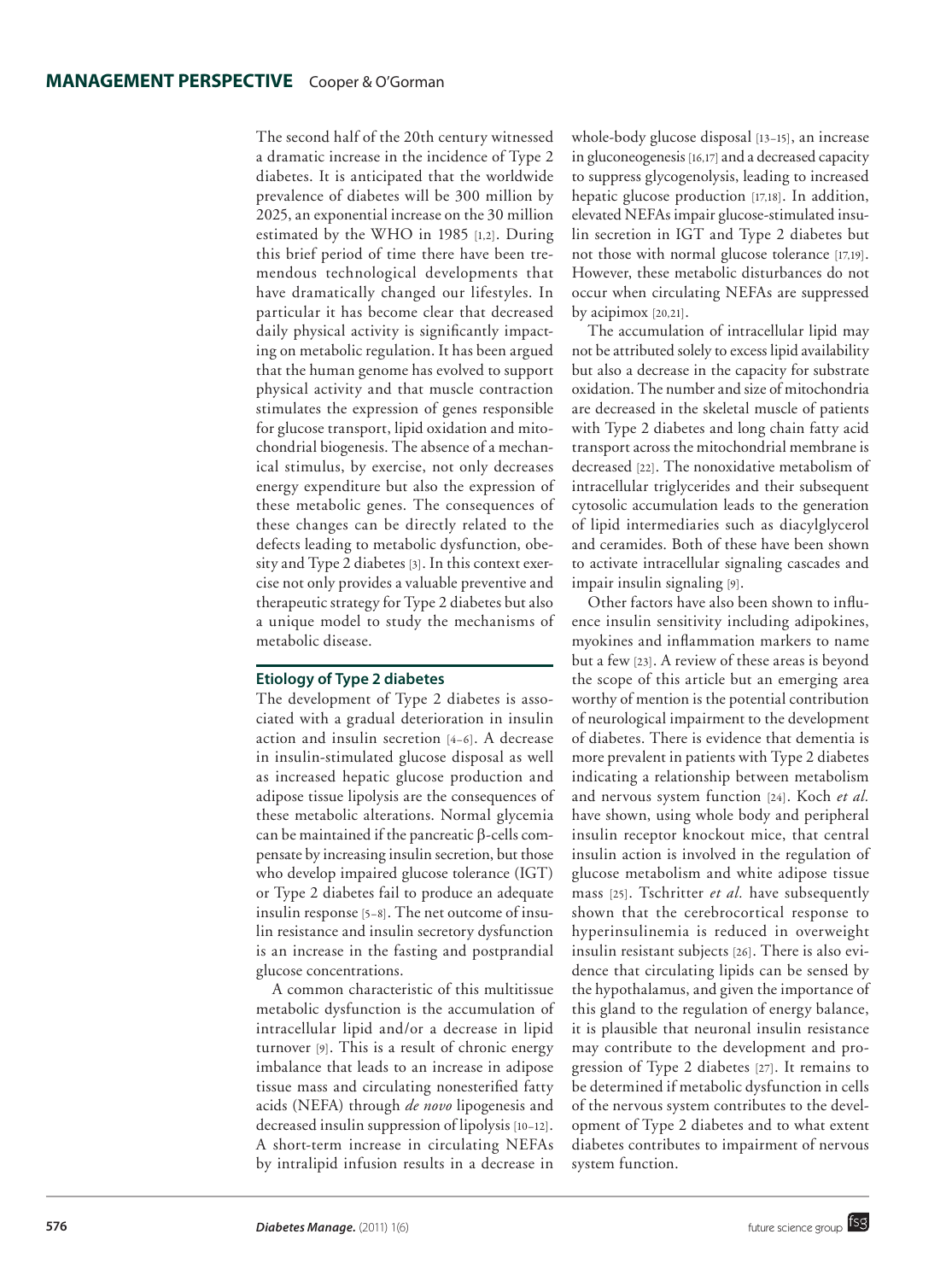#### **Exercise & Type 2 diabetes**

Physical inactivity is recognized as an independent risk factor for more than 25 chronic diseases, including Type 2 diabetes [3], and is defined as all movement accumulated during the day. For the purposes of this article, exercise is defined as any structured activity designed to investigate clinical or physiological responses. A low level of physical fitness, as a result of physical inactivity, is associated with a twofold adjusted risk for all-cause mortality in men with Type 2 diabetes [28]. The relationship between fitness and mortality has also been shown in healthy and obese adults [29–31], while other data shows an increased prevalence of cardiovascular risk factors in obese adults and adolescents compared with lean subjects [32]. These associations persist after adjustment for BMI, waist circumference and body fat [30,31]. However, some studies report changes in daily physical activity rather than changes in aerobic fitness or strength. Physical activity is usually quantified by questionnaire or pedometer/accelerometer. While these measures are easier to implement, the subjective reporting by questionnaire and the crude estimates of activity have made it more difficult to interpret the impact of activity on metabolic health. If daily physical activity is to be used to assess the risk of developing Type 2 diabetes or to predict all-cause mortality, then more objective and accurate assessment tools need to be developed. In addition, these tools need to reflect biologically relevant outcomes such as energy expenditure, as will be discussed later.

A meta-analysis of structured exercise training on physical fitness report an 11% increase in maximal oxygen uptake in patients with Type 2 diabetes compared with a 1% decrease in nonexercise controls [33]. On average patients exercised for 49 min, 3.4 times per week for 20 weeks with a broad range of exercise intensities. The analysis revealed that studies adopting higher exercise intensities tended to produce greater increases in physical fitness. Exercise training is known to improve insulin sensitivity [34], glucose tolerance[35] and glycemic control [33] while decreasing fasting insulin concentrations [36]. There are also additional lipid lowering [37], antihypertensive [38], vascular [39] and body mass benefits [40] associated with chronic exercise training. Therefore, exercise has the potential not only to be an effective treatment for Type 2 diabetes but also to reduce the morbidity and mortality associated with the disease.

# **The benefits of exercise for patients with Type 2 diabetes**

#### **Glycemic control & insulin sensitivity**

There have been a number of recently published randomized controlled trials assessing the impact of exercise/lifestyle intervention on glycemic control [41–44]. The Italian Diabetes and Exercise Study (IDES) [41] and the Look Action for Health in Diabetes (AHEAD) trial [43] compare standard care with a lifestyle intervention combining exercise and dietary restriction. The IDES found a -0.42% reduction in glycosylated hemoglobin (HbA1c) after 12 months [41] and the Look AHEAD trial report a similar decrease (-0.36%) after 4 years [43]. The benefits of aerobic exercise, resistance training and combined aerobic and resistance exercise on glycemic control has been investigated by the Diabetes Aerobic and Resistance Exercise (DARE) [44] and Health Benefits of Aerobic and Resistance Training in Individuals with Type 2 Diabetes (HART-D) [42] studies. Both studies found that combined aerobic and resistance exercise improved glycemic control. The DARE study found that aerobic exercise and resistance training alone also improved glycemic control but the HART-D study only found an improvement with aerobic training in patients with an initial HbA1c greater than 7%.

Given the importance of exercise training in the management of Type 2 diabetes, the literature contains relatively few randomized controlled trials and there is a high degree of variability in the mode, duration and intensity of exercise training. Despite these difficulties the results from meta-analyses and systematic reviews consistently report a reduction in glycosylated hemoglobin. Boule *et al.* examined 12 aerobic training studies and two resistance training studies that compared an exercise training group to a nonexercise control group [33]. The aerobic training groups exercised  $3.4 \pm 0.9$  times per week for  $18 \pm 15$  weeks. The resistance exercise groups trained  $2.5 \pm 0.4$  times per week  $(2.5 \pm 0.7$  sets of  $10.0 \pm 0.7$  exercises with  $13 \pm 7$  repetitions) for  $15 \pm 10$  weeks. The weighted mean post intervention HbA1c was -0.66% lower in the trained versus control groups. There was no significant reduction in body mass following any of these interventions indicating that HBA1c can be improved by exercise independent of weight loss.

These results are similar to those of Thomas *et al.* who report a 0.6% reduction in HbA1c in their meta-analysis of 13 randomized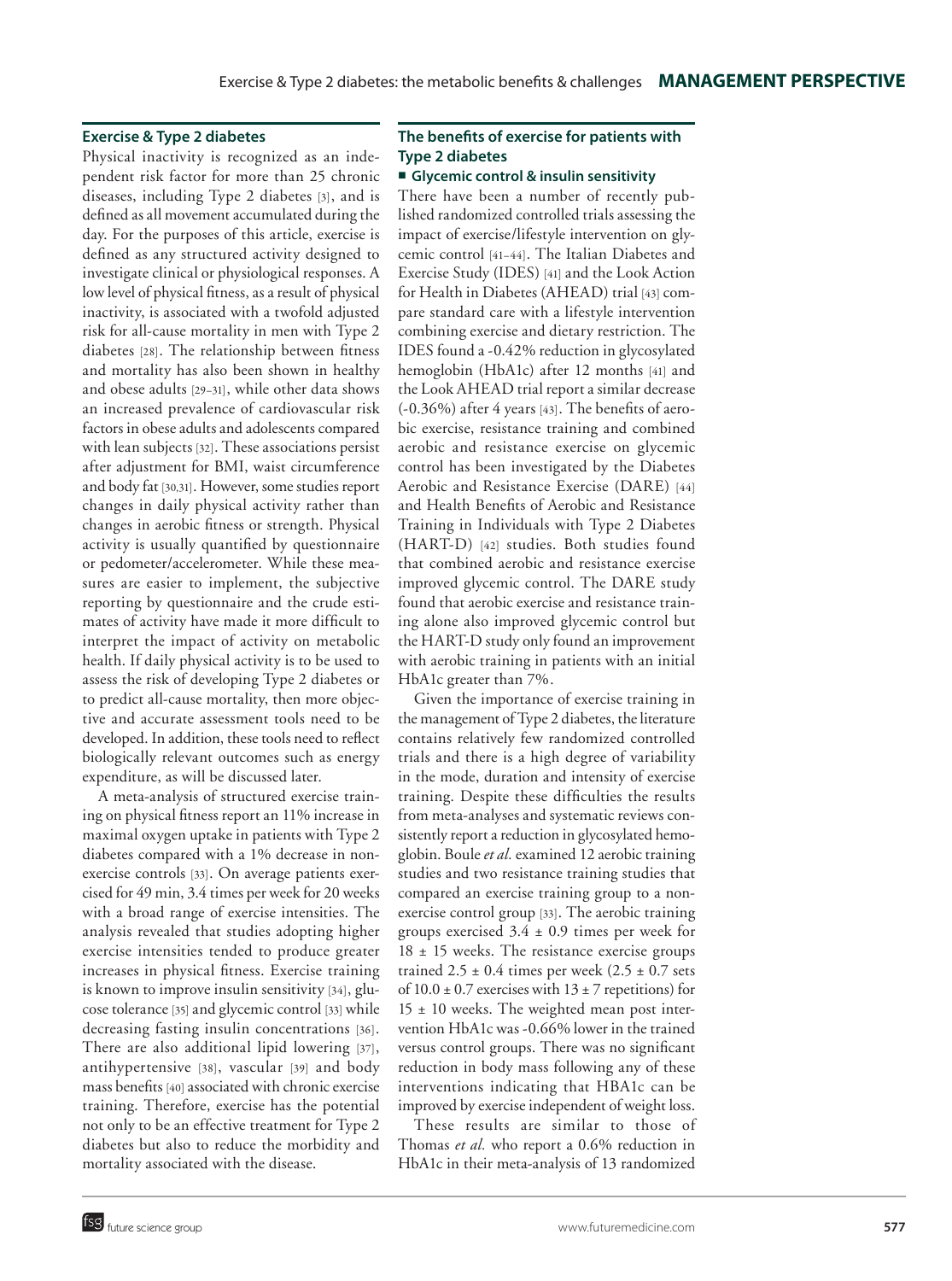controlled trials involving 361 participants [45]. The trials lasted from 8 weeks to 1 year and comprised resistance exercise, aerobic exercise or both. The analysis also demonstrated that HbA1c had decreased 0.8% in exercise trials less than 3 months and 0.7% following interventions less than 6 months in duration. Short-duration trials often have more supervised sessions and individual prescriptions and may therefore influence the outcome of these trials. It may also be that compliance is greater in short-term interventions but more difficult with increasing duration.

The improvement in glycemic control is attributed to improved glucose tolerance and insulin sensitivity following exercise training. Holloszy *et al.* normalized or improved glucose tolerance in a group of patients with Type 2 diabetes or those with IGT following a 12-month exercise training program [35]. Perseghin *et al.* have shown improved insulin sensitivity in the insulin resistant offspring of Type 2 diabetes parents after a 6 week aerobic training program [46], while others have shown that 7 days [47,48] or even a single bout of exercise [49–52] improved glucose tolerance and insulin sensitivity in healthy and insulin-resistant individuals. These changes, especially in response to acute or short-term exercise are independent of improvements in oxygen consumption, blood flow or weight reduction indicating that local changes regulate the improvements in glucose uptake and utilization. The training related benefits of exercise can also diminish relatively quickly. Hortobagyi *et al.* reported decreased insulin sensitivity in exercise trained endurance athletes following 14 days of training cessation [53]. Heath *et al.* found a similar result in active men and women following 10 days of detraining, but found that glucose tolerance could be restored following an acute bout of exercise [54].

#### **Skeletal muscle glucose disposal & gene expression**

The synergistic effect of exercise and insulin on whole body glucose disposal led to the speculation that exercise and insulin may have distinct mechanisms promoting glucose transport [55]. Skeletal muscle accounts for 80% of insulinmediated glucose disposal and has been the focus of mechanistic studies. Insulin-stimulated and contraction-mediated glucose transport requires the translocation of GLUT-4-containing vesicles to the plasma membrane but the signaling cascades are distinct [56]. Insulin binds to the  $\alpha$ -subunit of its receptor and initiates b-subunit autophosphorylation, IRS-1 docking and increased PI3K activity. Activation of Akt and AS160 are required for GLUT-4 translocation but the distal or final steps have yet to be identified.

In healthy skeletal muscle insulin receptor and IRS-1 phosphorylation [57,58] as well as PI3K activity [57–60] are either unchanged or decreased immediately following exercise. Muscle contraction initiates a distinct set of cellular signaling cascades related to calcium flux (CaMKII), ATP turnover (AMPK) and physiological stress (p38 MAPK). These cascades have been shown to independently increase glucose transport and they can be differentially activated by the intensity of exercise [61]. Therefore, glucose disposal is regulated by nutrient- and contraction-mediated cellular events and emphasize the importance of exercise as a stimulator of glucose transport.

Exercise training is associated with a positive relationship between insulin-stimulated glucose disposal and PI3K activity in healthy skeletal muscle [34,62]. However, acute exercise [63] and short-term training [64] increase insulin-mediated glucose disposal in Type 2 diabetic muscle, independent of PI3K activity. The most important role of exercise in the treatment of Type 2 diabetes may be the regulation of gene and protein expression in skeletal muscle as GLUT-4 protein content, as well as other metabolic regulators, increase following exercise [3,64,65].

The contraction-mediated signaling cascades not only stimulate GLUT-4 translocation but also regulate metabolic gene expression and mitochondrial biogenesis [66,67]. Exercise training also leads to mitochondrial biogenesis including an increase in the number and size of mitochondria, increased Krebs cycle,  $\beta$ -oxidation and oxidative phosphorylation enzyme activity and increased uncoupling proteins and antioxidant production [68–71]. In conjunction with increased myoglobin and hexokinase activity, decreased phosphofructokinase and lactate dehydrogenase activity [68], cellular substrate utilization shifts toward lipid oxidation at rest and during submaximal exercise with decreased lactate production [72]. These data support the contention by Booth *et al.* that the maintenance of normal metabolic function requires skeletal muscle contraction mediated gene expression [3].

The increased oxidative capacity of the muscle cell following exercise training could partly explain the improved insulin sensitivity in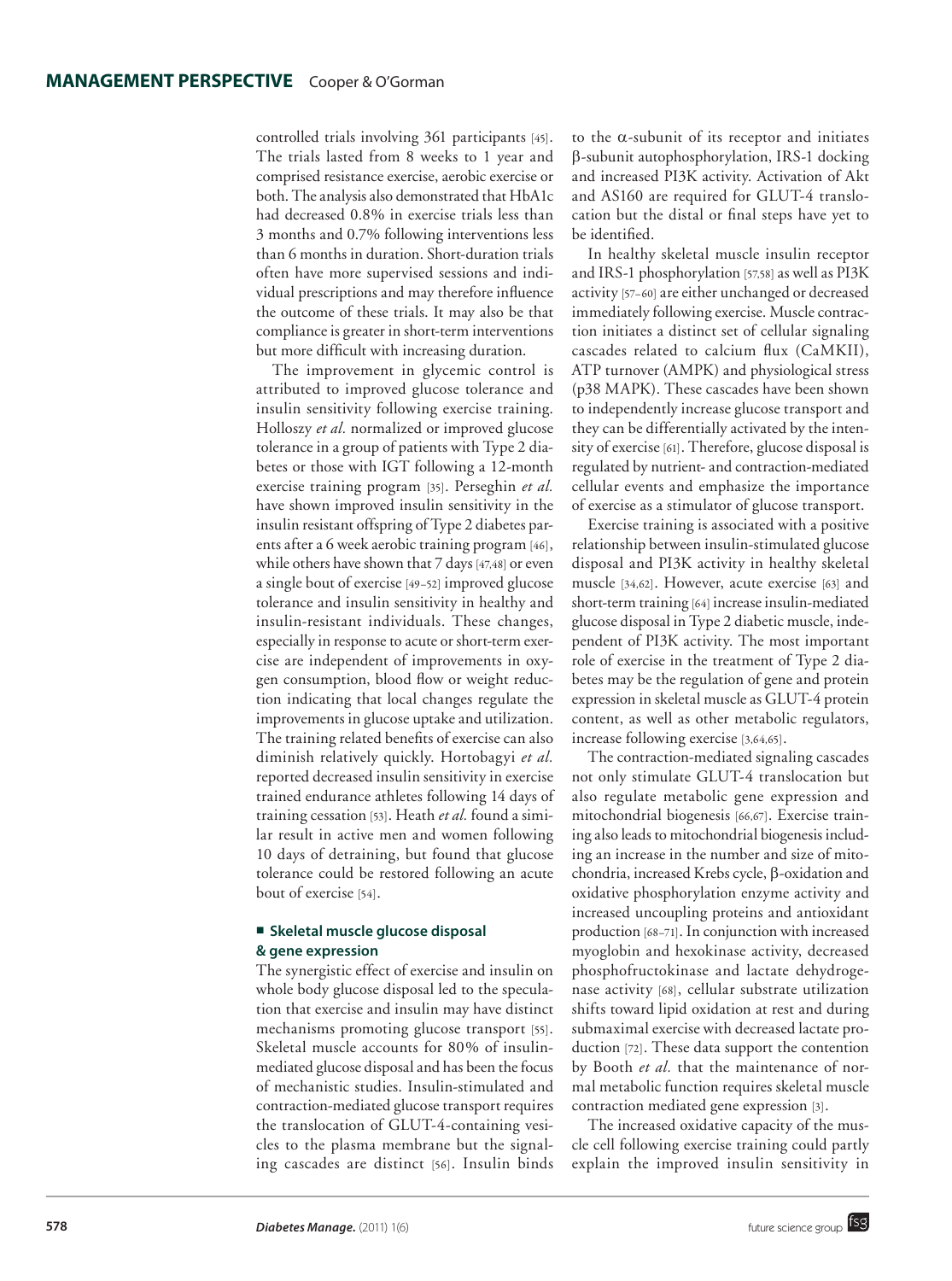subjects with Type 2 diabetes [73], despite a failure to improve insulin-stimulated intracellular signaling. Intramyocellular lipid (IMCL) is an important substrate during exercise and its proximity to the skeletal muscle mitochondria makes it an ideal source of energy. Interestingly, welltrained athletes, as well as obese and Type 2 diabetic subjects, have increased IMCL content [74]. The structural characteristics and distribution are similar, which make it unlikely that the quantity of IMCL is responsible for insulin resistance[75]. The mechanism responsible has yet to be determined but it has been speculated that the turnover in IMCL content associated with each exercise session, may be an important factor [76]. The reduced mitochondrial function associated with inactivity is reversible [77,78]. A lifestyle modification involving weight loss and increased exercise training in patients with Type 2 diabetes led to an increase in both mitochondrial content and functional capacity as well as improvements in insulin sensitivity [77]. It is not yet clearly understood how exercise increases mitochondrial biogenesis but recently epigenetic modifications and miRNAs have been shown to be important regulators of gene expression. It remains to be determined if exercise, or inactivity, play a role in the regulation of these processes.

## **The emerging benefits of exercise to patients with Type 2 diabetes Exercise & the liver**

The impact of aerobic exercise on hepatic glucose production has been well described [34,79]. These studies demonstrate that, for the same circulating insulin concentration during a hyperinsulinemic–euglycemic clamp, endogenous glucose production rates are lower in exercise-trained subjects. The reduction in hepatic glucose production has been attributed to enhanced insulin suppression of glycogenolysis and gluconeogenesis. Ropelle *et al.* recently performed an insulin tolerance test 8 hours after prolonged aerobic exercise in diet-induced obese rats [80]. They found improved insulin signaling associated with increased liver glycogen, and insulin-stimulated phosphorylation of Akt/protein kinase B and it's downstream target FOXO1. In addition, the protein content of gluconeogenic enzymes and the interaction of the metabolic gene coactivator  $PGC-1\alpha$  with FOXO1, which is associated with gluconeogenesis, were reduced. Collectively, these results suggest that the liver plays a direct role in the metabolic improvements attributed to

aerobic exercise and provide a mechanism for the suppression of endogenous glucose production following exercise.

Another recent study by Hoene *et al.,* provides evidence that the hepatic response is similar but much more rapid that skeletal muscle [81]. They found that a 60 min session of aerobic exercise rapidly induces the mRNA of gluconeogenic enzymes and genes associated with lipid oxidation including *PDK4* and *PPARGC1*. This was accompanied by an increase in AMPK phosphorylation and IRS-2 protein content. Following glucose stimulation the tyrosine phosphorylation of IRS-1 and Akt were greater in the exercised animals. The reported increase in gluconeogenic enzyme mRNA reported in this study appears to contradict the findings of Ropelle *et al.* but the timing and stimuli are very different [80]. The immediate response to exercise is often characterized by a gene expression signature reflective of the physiological stress. During exercise the stimulus is for increased glucose production to maintain plasma glucose, but the adaptation to exercise improves insulin signaling and metabolic flexibility and facilitates a more efficient processing of substrate.

The enhanced metabolic functioning following exercise may also be related to changes in intrahepatic lipid content or turnover. In a crosssectional study of 138 overweight and obese subjects Haufe *et al.* recently reported that aerobic fitness was positively correlated with insulin sensitivity but inversely related to intrahepatic, visceral and total lipid content [82]. The relationship between fitness and insulin sensitivity was maintained after adjusting for visceral and total fat but was no longer evident following adjustment for intrahepatic lipid. These authors suggest that the positive link between fitness and insulin sensitivity is mediated by hepatic lipid content. There is evidence to support a modest reduction of intrahepatic lipid content following exercise training in Type 2 diabetic patients, although there is a need for randomized controlled trials to provide definitive evidence [83]. We have also shown that insulin sensitivity can be increased following short-term exercise training in the absence of increased aerobic fitness or altered body composition [64]. These findings raise a question about the emphasis placed on total and visceral adiposity in the context of adaptations to exercise training, and suggest that a change in intrahepatic lipid may, in fact, be more relevant. Ideally, a decrease in total and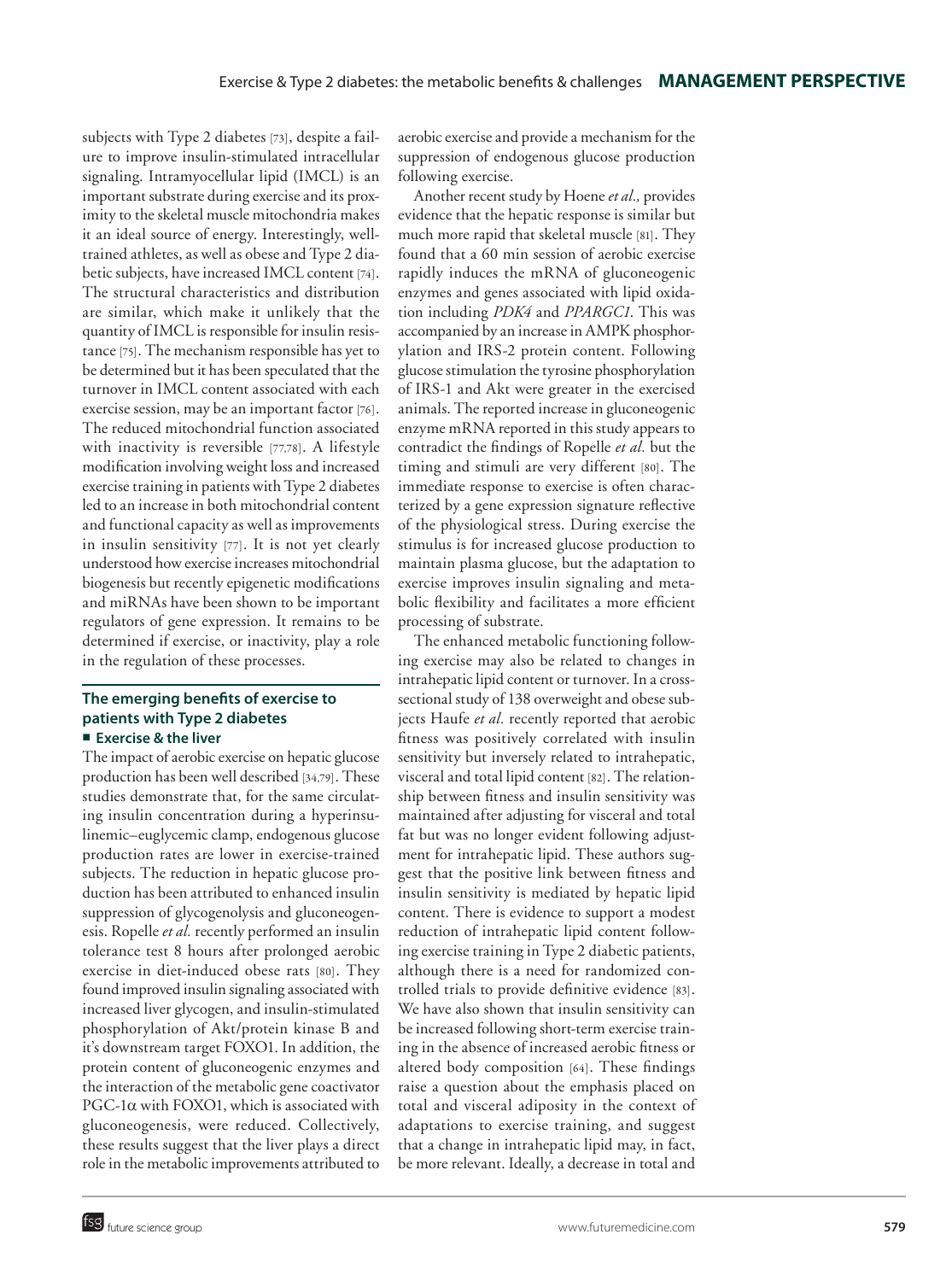visceral adiposity is desired but a reduction in intrahepatic lipid may confer the same metabolic benefits. If this were the case it may be more advantageous to design an exercise prescription that would optimize the metabolic response in the liver and not necessarily focus on reducing total or visceral adiposity. There is increasing evidence for a direct impact of exercise on hepatic metabolic regulation but further investigations are required. A growing body of literature also supports the role of tissue–tissue cross-talk and communication. Hennige *et al.* have shown that enforced activation of protein kinase C signaling in skeletal muscle causes fatty liver, physical inactivity and brain insulin resistance [84]. Therefore, the primary and secondary causes of metabolic dysfunction are poorly understood but this exciting area of research is likely to reveal a much more comprehensive interaction between tissues.

#### **Exercise & the brain**

There is a growing body of evidence to support the role of physical activity in the prevention and management of cognitive impairment. Given the increased prevalence of Alzheimer's disease and dementia in Type 2 diabetes, there is a need for randomized controlled trials to investigate the impact of physical activity on cognitive function in these patients. In elderly men and women without cognitive impairment, a greater baseline level of physical activity [85–87] or physical fitness [88] is associated with a lower incidence of cognitive dysfunction. Barnes *et al.* found that a higher baseline aerobic fitness was associated with preservation of global cognitive function, attention, verbal memory and fluency in healthy older adults [88]. Etgen *et al.* followed 3903 participants without cognitive impairment at baseline for 2 years [85]. At follow-up 207 (5.9%) of participants had developed incident cognitive impairment. They report a lower odds ratio for those who exercised one to two times per week (0.57,  $p = 0.01$ ) and ≥3 times per week (0.54,  $p = 0.005$ ).

Physical activity has also been associated with a reduction in incident dementia and the relative risk of Alzheimer's disease [89,90]. Podewils *et al.* found 480 incident cases of dementia in 3375 men and women, free from dementia at baseline, following a 5.4 year follow-up [90]. Participants involved in ≥4 physical activities per week had a relative risk of 0.51 compared with those who engaged in ≤1 activity per week. Larson *et al.* found the incident rate of dementia was 19.7 per 1000 person years for those who exercise less than three times per week compared with 13.0 per 1000 person years for those exercising ≥3 times per week [89]. Lautenschlager *et al.* found a modest improvement in cognitive function after conducting a randomized trial to investigate the effect of 6-month aerobic exercise intervention on cognitive function in subjects with memory problems [91].

The mechanism of exercise-mediated maintenance or enhancement of cognitive function is difficult to investigate but should form an important part of exercise research in the coming decade. Aerobic fitness is associated with reduced brain atrophy [92] and preserved medial temporal lobe volume [93] in patients with Alzheimer's disease. Colcombe *et al.* reported an increase in gray matter volume in the frontal and temporal cortex as well as anterior white matter in older adults who had been randomly assigned to an aerobic exercise intervention compared with a stretching control group [94]. It has also been proposed that exercise may preserve neuronal plasticity and increase synapses and dendritic receptors following injury [95]. Other potential benefits of exercise include an increase in cerebral blood flow [96,97] and influences on endocrine and immune responses [97].

These changes have been investigated in animal models and a number of neurotrophic, growth and signaling molecules have been identified. The expression and function of BDNF has been linked with behavioral improvements while IGF-1 and VEGF have been linked with angiogenesis and neurogenesis [98]. In the context of diabetes it is also noteworthy that exercise improves insulin action in the brain. Flores *et al.* found increased insulin and leptin sensitivity in the hypothalamus of male wistar rats following acute exercise [99]. These changes were associated with reduced food intake and provide a possible mechanism for exercise-mediated appetite suppression.

#### **Exercise prescription**

In spite of the evidence supporting a positive role for exercise in the treatment of Type 2 diabetes, there is still uncertainty regarding the optimal exercise prescription. It has been difficult to convince policy makers to fund exercise prescription programs to treat Type 2 diabetes, as they do with dietary or medical interventions, despite the known clinical and socioeconomic benefits.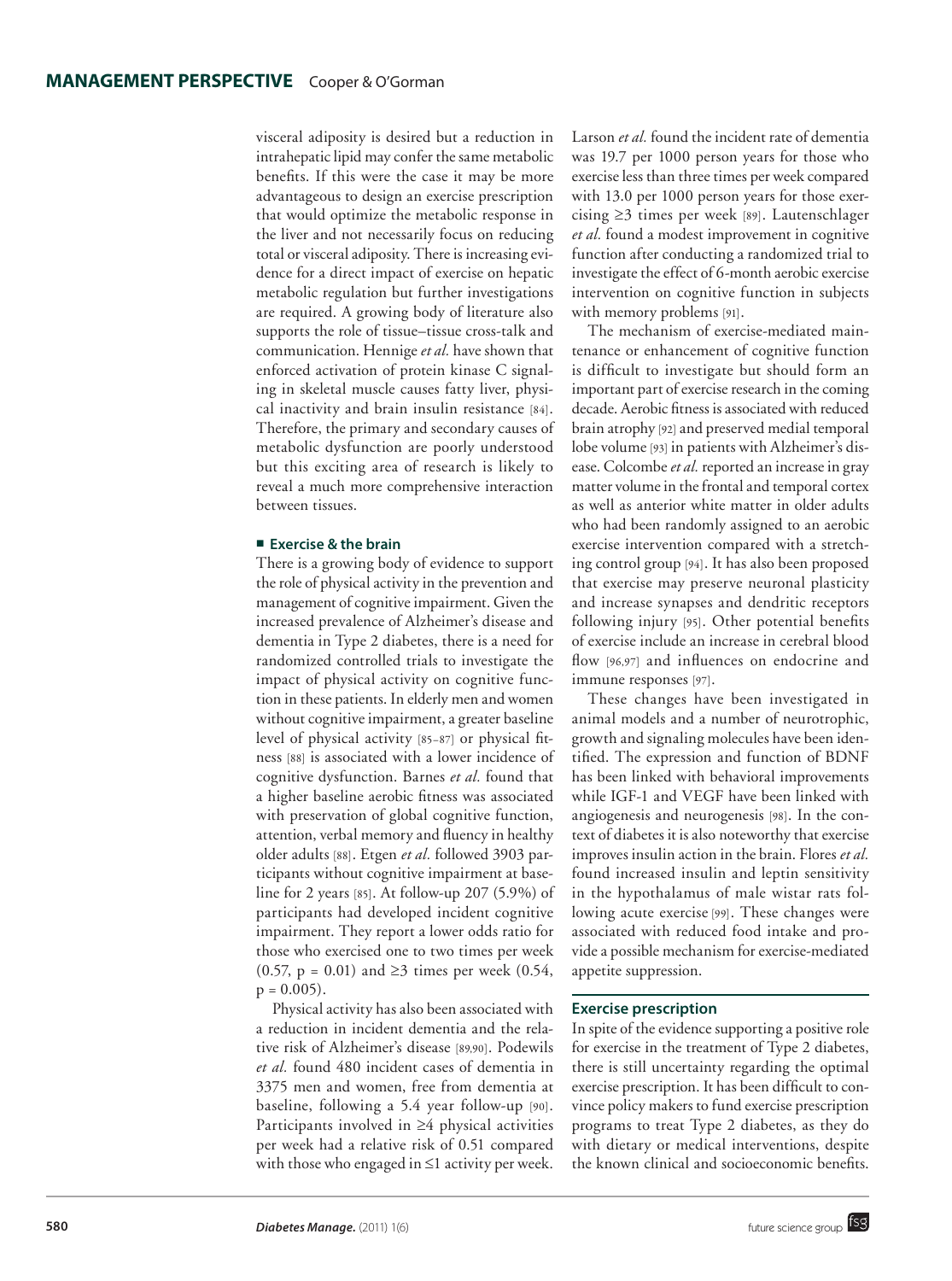There are many reasons why this may be the case and it is important that the key issues are debated. The evidence base for developing exercise programs has been strengthened by recently published randomized controlled trials [41–43]. This information should be used to lobby and advocate for diabetes-specific exercise programs. A second issue is that exercise and physical activity specialists often blame others for the lack of specific programs but fail to address the differences in opinion and approach of those implementing exercise research studies and programs. One approach has been to identify the lowest amount of exercise that elicits a positive clinical response, while the other has been to devise an exercise prescription for optimal therapeutic responses. These divergent approaches have led to large variations in study design, exercise intensity and frequency as well as research outcomes. It is reasonable to advocate for either of these approaches so long as the outcomes are quantified and appropriately translated into recommendations. The reality is that no one set of recommendations will be suitable for all patients with Type 2 diabetes. A debate on these issues is warranted and a number of issues should be considered.

In the first instance it is important to clearly define the purpose of the exercise program. This is dependent on a number of factors including glycemic control, the presence of complications, the duration of diabetes and the age of the patient. In otherwise healthy patients the primary goal of an exercise program, for patients with Type 2 diabetes, should be to improve insulin sensitivity and glycemic control. A secondary goal for these subjects could be to reduce body fat mass, which is also beneficial to insulin sensitivity. Glycemic control has been linked with exercise capacity in a cross-sectional study [100] and exercise training has been shown to reduce HbA1c in subjects treated with oral medications and those who are long standing insulin treated [46,101]. However, most studies report on a patient chort with an average HbA1c between 7 and 8% [41–44]. The DARE [44] and HART-D [42] studies provide a good example as the former found that aerobic, resistance and combined training improved glycemic control while the HART-D found that only combined exercise lowered HbA1c. A subgroup analysis of the HART-D subjects found that aerobic training significantly lowered HbA1c in those who had an initial value greater than 7%. Therefore, it is arguable that exercise recommendations should also consider the baseline glycemic control.

However, it is possible that other factors such as the exercise stimulus, the duration of diabetes, gender and ethnic balance, and the management of medications could also influence the outcomes. The added difficulty in studying poorly controlled subjects with Type 2 diabetes is that they are more likely to have exercise-limiting complications. Therefore, the exercise prescription has to be modified, usually by decreasing the exercise intensity or limiting the type of exercise. These changes are necessary to ensure that secondary complications associated with high intensity exercise do not further the damage caused by retinopathy or peripheral neuropathy. As exercise, especially resistance training, increases systolic blood pressure it is possible that small vessels may hemorrhage during such activities. This does not mean exercise is ineffective in these populations but the magnitude of the response will be reduced.

The current exercise recommendations do not cater for the variety of factors that impact on a patient with diabetes. The most recent American Diabetes Association and American College of Sports Medicine guidelines recommend that individuals with Type 2 diabetes engage in at least 150 min of moderate intensity (40–60% of  $\rm VO_{2}$ max) aerobic activity per week and suggest that additional benefits may be obtained from more vigorous intensity aerobic activity (>60% of  $VO<sub>2</sub>$ max) [102]. In the absence of contraindications, resistance training at least twice but ideally three times per week should also be performed. The resistance training sessions should consist of at least five to ten exercises targeting all of the major muscle groups. A minimum of one set, but as many as three to four sets of ten to 15 repetitions to near fatigue should be performed. Over time the resistance should be increased so that only eight to ten repetitions can be performed. A combination of aerobic and resistance training three times per week may be of greater benefit to individuals with Type 2 diabetes than either type of training alone in terms of blood glucose control [42]. As the benefits of an acute exercise session on insulin sensitivity are relatively short, it is recommended that exercise sessions should not be separated by more than two consecutive rest days. These guidelines are very similar to those for the general healthy population and, as minimal recommendations, do not address the specific issues related to diabetes. Praet and van Loon have made a significant contribution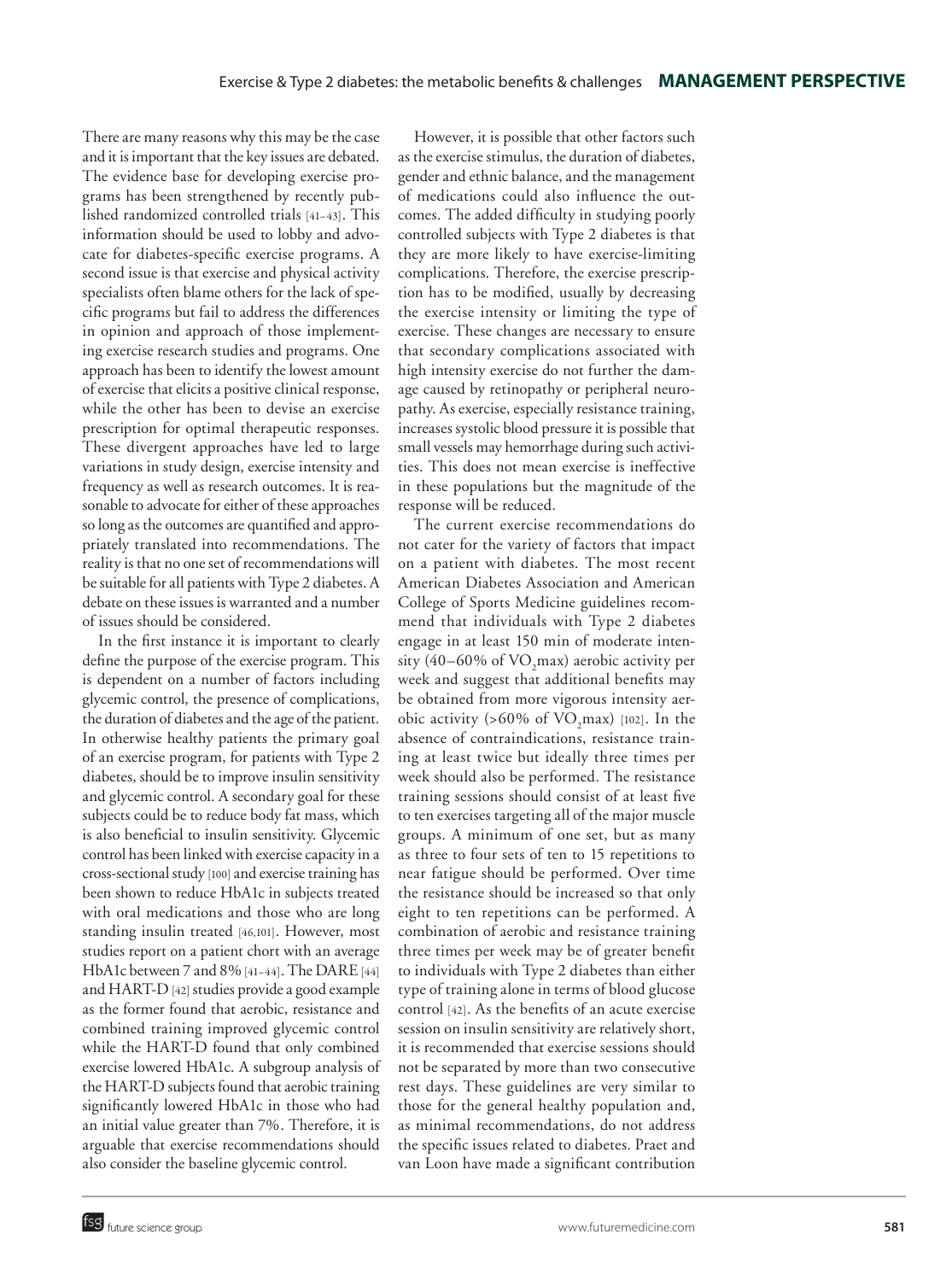to exercise prescription guidelines with their review article [103]. They offer guidelines and recommendations for patients based on the duration of diabetes, the initial fitness level of the patient, their BMI and the length of time they have been training. In addition, they integrate aerobic, resistance and interval exercise recommendations. This template is more comprehensive and should form the basis for developing a detailed exercise prescription.

The vast majority of research studies investigating the effect of exercise on patients with Type 2 diabetes are not designed to optimize exercise recommendations. This is acknowledged by the authors of meta-analyses who highlight the diverse range of exercise frequency, intensity and duration in published articles [33,45]. A recent review of the impact of training modalities on clinical outcomes found that there were no studies investigating the impact of:

- Training session volume/duration;
- Training frequency;
- High intensity interval exercise in patients with Type 2 diabetes [104].

Therefore, many of the guiding principles for exercise prescription are derived as secondary outcomes from research studies. A good example of this is the recommendation that exercise be conducted on nonconsecutive days. This recommendation is based on the impact of an acute exercise session on insulin sensitivity. Unlike other treatment modalities, exercise can improve insulin sensitivity after a single session [46,49,63]. This effect is transient and lasts for 12–40 h following exercise [54,105]. While this has raised very interesting mechanistic questions it also suggests that patients with Type 2 diabetes should exercise at least every second day to maintain and continue to improve insulin sensitivity.

An important challenge in devising an exercise prescription for patients with Type 2 diabetes is assessing cardiovascular risk. In most cases patients with Type 2 diabetes are recommended to have a stress test prior to commencing an exercise program. While it is important to minimize risk to the patient this guideline is not practical and potentially limits the therapeutic use of exercise. In the absence of a stress test clinicians are likely to adopt a more cautious approach and not an optimal exercise prescription for patients. It is important that a screening tool and/or exercise test be developed to

assess and monitor patients with Type 2 diabetes in nonclinical settings. This could possibly include a submaximal exercise test with an upper threshold for diastolic and systolic blood pressure. It should also be possible to create an algorhythm to predict risk during an exercise test based on heart rate, breathing rate, diabetes duration, glycemic control, and history of cardiovascular disease.

The current exercise recommendations for patients with Type 2 diabetes have been derived from research focused on determining the minimal intensity and duration of exercise to improve glycemic control. However, it appears that the minimal recommendations may not be sufficient to prevent weight gain. As most patients with Type 2 diabetes are overweight or obese, evidence suggests that they may gain weight over time even by adhering to the guidelines. The International Association for the Study of Obesity [106] and the Institute of Medicine [107,108] have concluded that a daily energy expenditure equivalent to approximately 500 kcal is necessary to prevent weight gain. The current recommendations would achieve approximately half of this target and suggest that total daily energy expenditure rather than the intensity and duration of a single-exercise session may achieve the best results. The recent evidence suggesting that physical inactivity may be a better determinant of disease risk would also support this view and further research in this area may significantly change our current views on the role of exercise prescription in the management of Type 2 diabetes [109].

The emphasis on exercise recommendations is being challenged by emerging evidence of a link between sedentary behaviors and health reviewed in reference [110]. The amount of sedentary time is reported to be at least 7.7 h per day or 55% of the measured time from the 2003 to 2004 National Health and Nutrition Examination Survey (NHANES) study [111]. Sedentary time, as determined by accelerometry or self-reported television viewing, is associated with increased fasting insulin [112], decreased glucose tolerance [113], markers of insulin resistance and the metabolic syndrome [114–117]. Recent evidence has shown that a decrease in muscle mass results from the activation of an atrophic signalling cascade and is not merely a reversal of the hypertrophic adaptation to training. Similarly, it is possible that sedentary time promotes cellular and biochemical changes that have a negative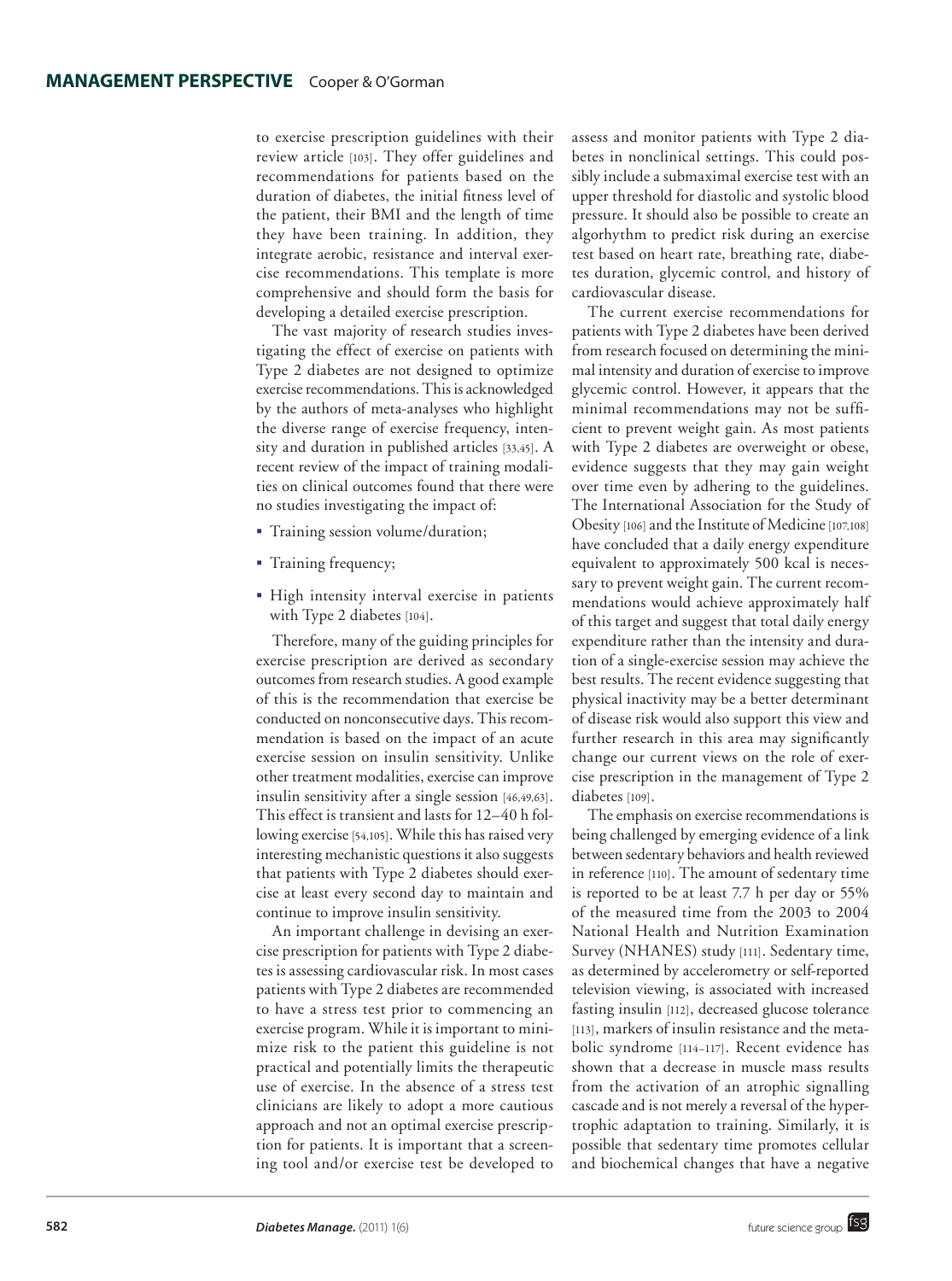impact on physiological processes and ultimately health. However, it remains to be determined if these associations are independent of physical activity. It is possible that the current recommendations do not provide a sufficient stimulus to overcome the much greater sedentary time and that a greater emphasis needs to be placed on decreasing sedentary time as a strategy to enhance health.

Another argument to reduce the emphasis on exercise prescription is the issue of adherence. It has been reported that long-term adherence to exercise progams can vary from 10 to 80% [117]. A variety of factors may be responsible including time, motivation, readiness to change or adequate support structures. Large-scale exercise studies are very expensive to implement and require a high degree of supervision. The variance in findings from exercise training studies is partly related to the experimental design and verification of exercise adherence [33,45]. The greatest physiological benefits are often reported in studies where exercise sessions are supervised and monitored [33,45]. However, 'real life' application of exercise will require a novel approach and use a combined approach with decreasing physical inactivity. Given the greater benefits resulting from short term, supervised, exercise programs and the sustained benefits reported from lifestyle interventions [43], a periodically structured program (e.g., 3 months per year) may be sufficient to improve glycemic control if daily physical activity is increased. Alternatively, exercise referral programs that have a high degree of variety, social integration and enjoyment could be partly used to meet daily recommendations. The next big step may involve a joining of the two approaches where decreasing sedentary time is supplemented by exercise training sessions to achieve the overall goal of maintaining and improving health.

#### **Conclusion**

There have been significant advances in our understanding of the contribution of exercise to the prevention and treatment of Type 2 diabetes but significant challenges remain. In the pathophysiology of Type 2 diabetes, future research should focus on understanding the interaction between the CNS and peripheral metabolism. It will also be important to better understand the exercise training adaptation in noncontracting tissues such as the liver and brain and how miRNA and epigenetic modifications are influenced by acute and chronic exercise. In a practical and applied setting future research should focus on inactivity physiology and determine if a combination of decreasing sedentary time in conjunction with a prescribed exercise program would produce better adherence and clinical outcomes. Alternatively, daily energy expenditure targets could be used but this will require the development of monitors with greater accuracy and reliability. Specifically addressing exercise prescription there is a need for more studies to determine the impact of exercise mode and intensity on glycemic control. Finally, the future rests in researchers working together to provide novel and varied ways of increasing daily physical activity.

#### **Future perspective**

The next decade holds potential for exercise and physical activity research. In practical and applied research the focus is likely to shift from identifying minimal exercise recommendations that confer health-related benefits toward a decrease in sedentary time. The investigation of inactivity physiology will provide an alternative perspective on metabolic regulation and should complement behavior research designed to increase physical activity compliance. The role of prescribed exercise, while still playing an important role in diabetes treatment, will become a more valuable model of disease pathophysiology. In addition to contraction-mediated glucose transport and gene expression, the metabolic regulation of noncontracting tissues such as the liver and brain, following exercise, will provide valuable information on the development and progression of diabetes. It will also be necessary to determine if these changes are direct or secondary effects owing to tissue secreted proteins (e.g., myokines, adipokines). This research on tissue–tissue communication will also identify biomarkers that are responsive to exercise and could be used to predict the onset and progression of diabetes.

#### **Financial & competing interests disclosure**

*This work was supported by the Irish Research Council for Science, Engineering and Technology. The authors have no other relevant affiliations or financial involvement with any organization or entity with a financial interest in or financial conflict with the subject matter or materials discussed in the manuscript apart from those disclosed.*

*No writing assistance was utilized in the production of this manuscript.*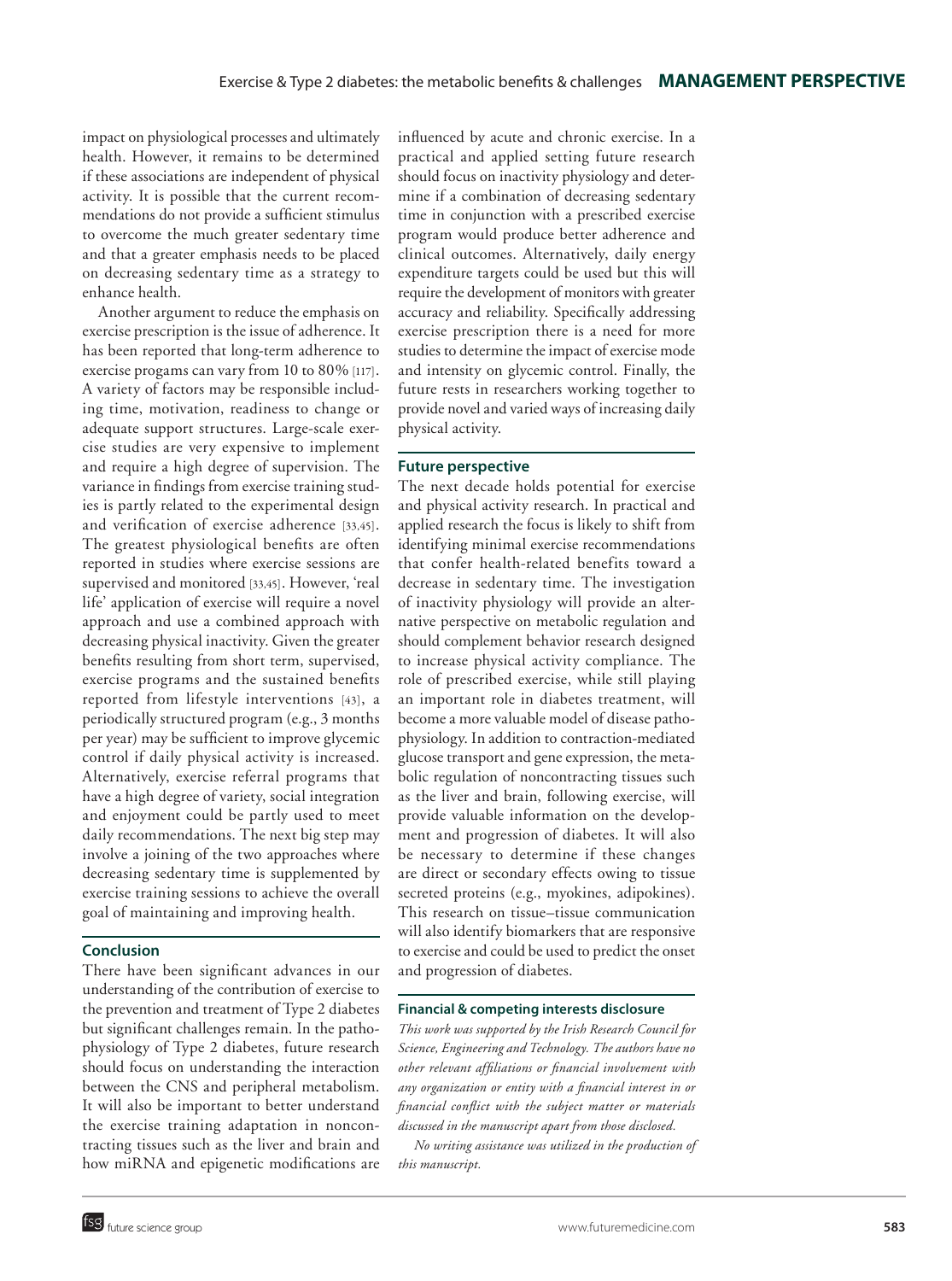#### **Bibliography**

- 1 Amos A, McCathy D, Zimmet P. The rising global burden of diabetes and its complications: estimates and projections to the year 2010. *Diabet. Med.* 14, S1–S85 (1997).
- 2 Zimmet P, Alberti KGMM, Shaw J. Global and societal implication of the diabetes epidemic. *Nature* 414, 782–787 (2001).
- 3 Booth FW, Chakravarthy MV, Gordon SE, Spangenburg EE. Waging war on physical inactivity: using modern ammunition against an ancient enemy. *J. Appl. Physiol.* 93, 3–30 (2002).
- 4 Cavaghan MK, Ehrmann DA, Polonsky KS. Interactions between insulin resistance and insulin secretion in the development of glucose intolerance. *J. Clin. Invest.* 106, 329–333 (2000).
- 5 Gerich JE. Contributions of insulin-resistance and insulin-secretory defects to the pathogenesis of Type 2 diabetes mellitus. *Mayo Clin. Proc.* 78, 447–456 (2003).
- 6 Weyer C, Tataranni PA, Bogardus C, Pratley RE. Insulin resistance and insulin secretory dysfunction are independent predictors of worsening of glucose tolerance during each stage of Type 2 diabetes development. *Diabetes Care* 24, 889–894 (2001).
- 7 DeFronzo RA, Bonadonna RC, Ferrannini E. Pathogenesis of NIDDM: a balanced overview. *Diabetes Care* 15, 318–368 (1992).
- 8 Ferrannini E. Insulin resistance versus insulin deficiency in non-insulin-dependent diabetes mellitus: problems and prospects. *Endocr. Rev.* 19, 477–490 (1998).
- 9 Hegarty BD, Furler SM, Ye J, Cooney GJ, Kraegen EW. The role of intramuscular lipid in insulin resistance. *Acta Physiol. Scand.* 178, 373–383 (2003).
- 10 Hellerstein MK. Regulation of hepatic *de novo* lipogenesis in humans. *Ann. Rev. Nutr.* 16, 523–557 (1996).
- 11 Basu A, Basu R, Shah P, Vella A, Rizza RA, Jensen MD. Systemic and regional fatty acid metabolism in Type 2 diabetes. *Am. J. Physiol. Endocrinol. Metab.* 280, E1000–E1006  $(2001)$
- 12 Nurjhan N, Consoli A, Gerich J. Increased lipolysis and its consequences on gluconeogenesis in non-insulin-dependent diabetes mellitus. *J. Clin. Invest.* 89, 169–175  $(1992)$
- 13 Boden G, Chen X, Ruiz J, White JV, Rossetti L. Mechanisms of fatty acid-induced inhibition of glucose uptake. *J. Clin. Invest.* 93, 2438–2446 (1994).
- 14 Boden G, Jadali F, White J *et al.* Effects of fat on insulin-stimulated carbohydrate metabolism in normal men. *J. Clin. Invest.* 88, 960–966 (1991).
- 15 Roden M, Krssak M, Stingl H *et al.* Rapid impairment of skeletal muscle glucose transport/phosphorylation by free fatty acids in humans. *Diabetes* 48, 358–364 (1999).
- 16 Lam TKT, Carpentier A, Lweis GF, van de Werve G, Fantus IG, Giacca A. Mechanisms of the free fatty acid-induced increase in hepatic glucose production. *Am. J. Physiol. Endocrinol. Metab.* 284, E863–E873 (2003).
- 17 Roden M, Shulman GI. Applications of NMR spectroscopy to study muscle glycogen metabolism in man. *Ann. Rev. Med.* 50, 277–290 (1999).
- 18 Boden G, Cheung P, Stein TP, Kresge K, Mozzoli M. FFA cause hepatic insulin resistance by inhibiting insulin suppression of glycogenolysis. *Am. J. Physiol. Endocrinol. Metab.* 283, E12–E19 (2002).
- 19 Stefan N, Stumvoll M, Bogardus C, Tataranni PA. Elevated plasma non-esterified fatty acids are associated with deterioration of acute insulin response in IGT but not NGT. *Am. J. Physiol. Endocrinol. Metab.* 284, E1156–E1161 (2003).
- 20 Qvigstad E, Mostad IL, Bjerve KS, Grill VE. Acute lowering of circulating fatty acids improves insulin secretion in a subset of Type 2 diabetes subjects. *Am. J. Physiol. Endocrinol. Metab.* 284, E129–E137 (2003).
- 21 Vaag A, Skött P, Damsbo P, Gall M-A, Richter EA, Beck-Nielsen H. Effect of antilipolytic nicotinic acid analogue acipimox on whole-body and skeletal muscle glucose metabolism in patients with non-insulindependent diabetes mellitus. *J. Clin. Invest.* 88, 1282–1290 (1991).
- 22 Lowell BB, Shulman GI. Mitochondrial dysfunction and Type 2 diabetes. *Science* 307, 384–387 (2005).
- 23 Stefanyk LE, Dyck DJ. The interaction between adipokines, diet and exercise on muscle insulin sensitivity. *Curr. Opin Clin. Nutr. Metab. Care* 13, 255–259 (2010).
- 24 Peila R, Rodriguez BL, Launer LJ. Type 2 diabetes, *APOE* gene, and the risk for dementia and related pathologies: the Honolulu–Asia aging study. *Diabetes* 51, 1256–1262 (2002).
- 25 Koch L, Wunderlich FT, Seibler J *et al*. Central insulin action regulates peripheral glucose and fat metabolism in mice. *J. Clin. Invest.* 118, 2132–2147 (2008).
- 26 Tschritter O, Preissi H, Hennige AM *et al.* The cerebrocortical response to hyperinsulinemia is reduced in overweight humans: a magnetoencephalographic study. *PNAS* 103, 12103–12108 (2006).
- 27 Martinez de Morentin PB, Varela L, Ferno J, Nogueiras R, Dieguez C, Lopez M. Hypothalamic lipotoxicity and the metabolic syndrome. *Biochim. Biophys. Acta* 181, 350–361 (2010).
- 28 Wei M, Gibbons LW, Kampert JB, Nichaman MZ, Blair SN. Low cardiorespiratory fitness and physical inactivity as predictors of mortality in men with Type 2 diabetes. *Ann. Intern. Med.* 132, 605–611 (2000).
- 29 Fogelholm M. Physical activity, fitness and fatness: relations to mortality, morbidity and disease risk factors. A systematic review. *Obes. Rev.* 11, 202–221 (2010).
- 30 Sui X, Hooker SP, Lee IM *et al.* A prospective study of cardiorespiratory fitness and risk of Type 2 diabetes in women. *Diabetes Care* 31,550–555 (2008).
- 31 Wei M, Kampert JB, Barlow CE *et al.* Relationship between low cardiorespiratory fitness and mortality in normal-weight, overweight and obese men. *JAMA* 282, 1547–1553 (1999).
- 32 Carnethon MR, Gidding SS, Nehgme R, Sidney S, Jacobs DR, Liu K. Cardiorespiratory fitness in young adulthood and the development of cardiovascular disease risk factors. *JAMA* 290, 3092–3100 (2003).
- 33 Boule NG, Haddad E, Kenny GP *et al.* Effects of exercise on glycemic control and body mass in Type 2 diabetes mellitus: a meta-analysis of controlled clinical trials. *JAMA* 286, 1218–1227 (2001).
- 34 Kirwan JP, del Aguila LF, Williamson DL, O'Gorman DJ, Lewis RM, Krishnan RK. Regular exercise enhances insulin activation of IRS-1 associated PI 3-kinase in human skeletal muscle. *J. Appl. Physiol.* 88, 797–803 (2000).
- 35 Holloszy JO, Schultz J, Kusnierkiewicz J, Hagberg JM, Ehani AA. Effects of exercise on glucose tolerance and insulin resistance. Brief review and some preliminary results. *Acta Med. Scand. Suppl.* 711, 55–65 (1986).
- 36 Zierath JR, He L, Gumà A, Wahlström EO, Klip A, Wallberg-Henrikkson H. Insulin action on glucose transport and plasma membrance GLUT4 content in skeletal muscle from patients with NIDDM. *Diabetologia* 39, 1180–1189 (1996).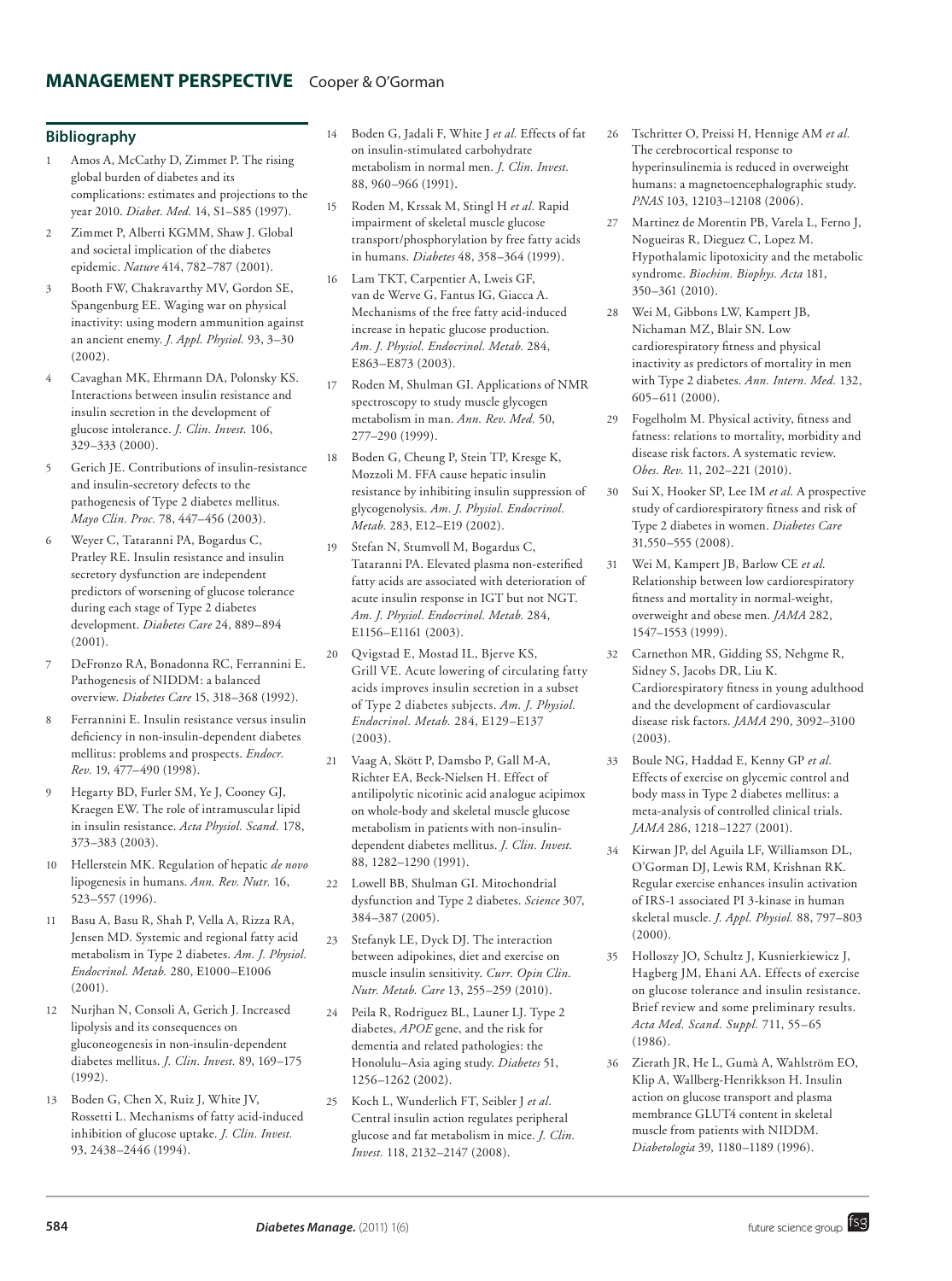## Exercise & Type 2 diabetes: the metabolic benefits & challenges **MANAGEMENT PERSPECTIVE**

- 37 Depres JP, Lamarche B. Low-intensity endurance exercise training, plasma lipoproteins and the risk of coronary heart disease. *J. Intern. Med.* 236, 7–22 (1994).
- 38 Iyawe V, Ighoroje A, Iyawe H. Changes in blood pressure and serum cholesterol following exercise training in Nigerian hypertensive subjects. *J. Hum. Hypertens.* 10, 483–487 (1996).
- 39 Mensink M, Blaak EE, van Baak MA, Wagenmakers AJ, Saris WHM. Plasma free fatty acid uptake and oxidation are already diminished in subjects at high risk for developing Type 2 diabetes. *Diabetes* 50, 2548–2554 (2001).
- 40 Office of the Surgeon General; US NIH. The Surgeon General's call to action to prevent and decrease overweight and obesity. In: *Publications and Reports of the Surgeon General*. Office of the Surgeon General, Office of Disease Prevention and Health Promotion, Centers for Disease Control and Prevention, US NIH, Rockville, MD, USA (2001).
- 41 Balducci S, Zanuso S, Nicolucci A *et al.*; Italian Diabetes Exercise Study (IDES) Investigators. Effect of an intensive exercise intervention strategy on modifiable cardiovascular risk factors in subjects with Type 2 diabetes mellitus a randomized controlled trial: The Italian Diabetes and Exercise Study (IDES). *Arch. Intern. Med.* 170, 1794–1803 (2010).
- 42 Church TS, Blair SN, Cocreham S *et al*. Effects of aerobic and resistance training on hemoglobin A1c levels in patients with Type 2 diabetes: a randomized controlled trial. *JAMA* 304, 2253–2262, 2010.
- 43 Look AHEAD Research Group. Long-term effects of a lifestyle intervention on weight and cardiovascular risk factors in individuals with Type 2 diabetes mellitus: four-year results of the Look AHEAD trial. *Arch. Intern. Med.* 170, 1566–1575 (2010).
- 44 Sigal RJ, Kenny GP, Boule NG *et al.* Effects of aerobic training, resistance training, or both on glycemic control in Type 2 diabetes. *Ann. Intern. Med.* 147, 357–369 (2007).
- 45 Thomas DE, Elliott EJ, Naughton GA. Exercise for Type 2 diabetes mellitus. *Cochrane Database Syst. Rev.* 3, CD002968 (2006).
- 46 Perseghin G, Price TB, Petersen KF *et al.* Increased glucose transport-phosphorylation and muscle glycogen synthesis after exercise training in insulin-resistant subjects. *N. Engl. J. Med.* 335, 1357–1362 (1996).
- 47 Cononie CC, Goldberg AP, Rogus E, Hagberg JM. Seven consecutive days of exercise lowers plasma insulin responses to an oral glucose challenge in sedentary elderly. *J. Am. Geriatr. Soc.* 42, 394–398 (1994).
- 48 Rogers MA, Yamamoto C, King DS, Hagberg JM, Ehsani AA, Holloszy JO. Improvement in glucose tolerance after 1 week of exercise in patients with mild NIDDM. *Diabetes Care* 11, 613–618 (1988).
- 49 Bogardus C, Thuillez P, Ravussin E, Vasquez B, Narimiga M, Azhar S. Effect of muscle glycogen depletion on *in vivo* insulin action in man. *J. Clin. Invest.* 72, 1605–1610 (1983).
- 50 Devlin JT, Hirshman M, Horton ED, Horton ES. Enhanced peripheral and splanchnic insulin sensitivity in NIDDM men after a single bout of exercise. *Diabetes*  36, 434–439 (1987).
- 51 Devlin JT, Horton ES. Effects of prior high intensity exercise on glucose metabolism in normal and insulin-resistant men. *Diabetes* 34, 973–979 (1985).
- 52 Rogers MA. Acute effects of exercise on glucose tolerance in non-insulin-dependent diabetes. *Med. Sci. Sports. Exerc.* 21, 362–368 (1989).
- 53 Hortobagyi T, Houmard JA, Israel RG, Carpenter JW, Heath J, Barakat HA. Effects of exercise cessation on lipids and lipoproteins in distance runners and power athletes. *Eur. J. Appl. Physiol.* 63, 226–230 (1993).
- 54 Heath GW, Gavin JR, Hinderliter JM, Hagberg JM, Bloomfield SA, Holloszy JO. Effects of exercise and lack of exercise on glucose tolerance and insulin sensitivity. *J. Appl. Physiol.* 55, 512–517 (1983).
- 55 DeFronzo RA, Ferrannini E, Sato Y, Felig P, Wahren J. Synergistic interaction between exercise and insulin on peripheral glucose uptake. *J. Clin. Invest.* 68, 1468–1474 (1981).
- 56 Thorell A, Hirshman MF, Nygren J *et al.* Exercise and insulin cause GLUT-4 translocation in human skeletal muscle. *Am. J. Physiol. Endo. Metab.* 277, E733–E741 (1999).
- 57 Wojtaszewski JF, Hansen BF, Gade J *et al.* Insulin signaling and insulin sensitivity after exercise in human skeletal muscle. *Diabetes* 49, 325–331 (2000).
- 58 Wojtaszewski JF, Higaki Y, Hirshman MF *et al.* Exercise modulates postreceptor insulin signaling and glucose transport in musclespecific insulin receptor knockout mice. *J. Clin. Invest.* 104, 1257–1264 (1999).
- 59 Koval JA, Maezono K, Patti ME, Pendergrass M, DeFronzo RA, Mandarino LJ. Effects of exercise and insulin on insulin signaling proteins in human skeletal muscle. *Med. Sci. Sports. Exerc.* 31, 998–1004 (1999).
- 60 O'Gorman DJ, del Aguila LF, Williamson DL, Krishnan RK, Kirwan JP. Insulin and exercise differentially regulate IRS-1-associated PI3-kinase and glycogen synthase in human skeletal muscle during immediate recovery from exercise. *J. Appl. Physiol.* 89, 1412–1419 (2000).
- 61 Egan B, Carson BP, Garcia-Roves PM *et al.* Exercise intensity-dependent regulation of  $PGC-1\alpha$  mRNA abundance is associated with differential activation of upstream signaling kinases in human skeletal muscle. *J. Physiol.* 588, 1779–1790 (2010).
- 62 Houmard JA, Shaw CD, Hickey MS, Tanner CJ. Effect of short-term exercise training on insulin-stimulated PI3-kinase activity in human skeletal muscle. *Am. J. Physiol. Endo. Metab.* 277, E1055–E1060 (1999).
- 63 Cusi, K, Maezonon K, Osman A *et al.* Insulin resistance differentially affects the PI3-kinaseand MAP kinase-mediated signaling in human muscle. *J. Clin. Invest.* 105, 311–320 (2000).
- 64 O'Gorman DJ, Karlsson HKR, McQuaid S *et al.* Exercise training increases insulinstimulated glucose disposal and GLUT-4 protein content in patients with Type 2 diabetes. *Diabetologia* 49, 2983–2992 (2006).
- 65 Hargreaves M, Cameron-Smith D. Exercise, diet, and skeletal muscle gene expression. *Med. Sci. Sports. Exerc.* 34, 1505–1508 (2002).
- 66 Bergeron R, Ren JM, Cadman KS *et al.* Chronic activation of AMP kinase results in NRF-1 activation and mitochondrial biogenesis. *Am. J. Physiol. Endocrinol. Metab.* 281, E1340–E1346 (2001).
- 67 Ojuka EO, Jones TE, Han DH, Chen M, Holloszy JO. Raising Ca2+ in L6 myotubes mimics effects of exercise on mitochondrial biogenesis in muscle. *FASEB J.* 17, 675–681 (2003).
- 68 Coggan AR, Spina RJ, King DS *et al.* Skeletal muscle adaptations to endurance training in 60- to 70-year old men and women. *J. Appl. Physiol.* 72, 1780–1786 (1992).
- 69 Coggan AR, Spina RJ, Kohrt WM, Holloszy JO. Effect of prolonged exercise on muscle citrate concentration before and after endurance training in men. *Am. J. Physiol. Endo. Metab.* 264, E215–E220 (1993).
- Holloszy JO, Coyle EF. Adaptations of skeletal muscle to endurance exercise and their metabolic consequences. *J. Appl. Physiol.* 56, 83–88 (1984).
- Spina RJ, Chi MM-Y, Hopkins MG, Nemeth PM, Lowry OH, Holloszy JO. Mitochondrial enzymes increase in muscle in response to 7–10 days of cycle exercise. *J. Appl. Physiol.* 80, 2250–2254 (1996).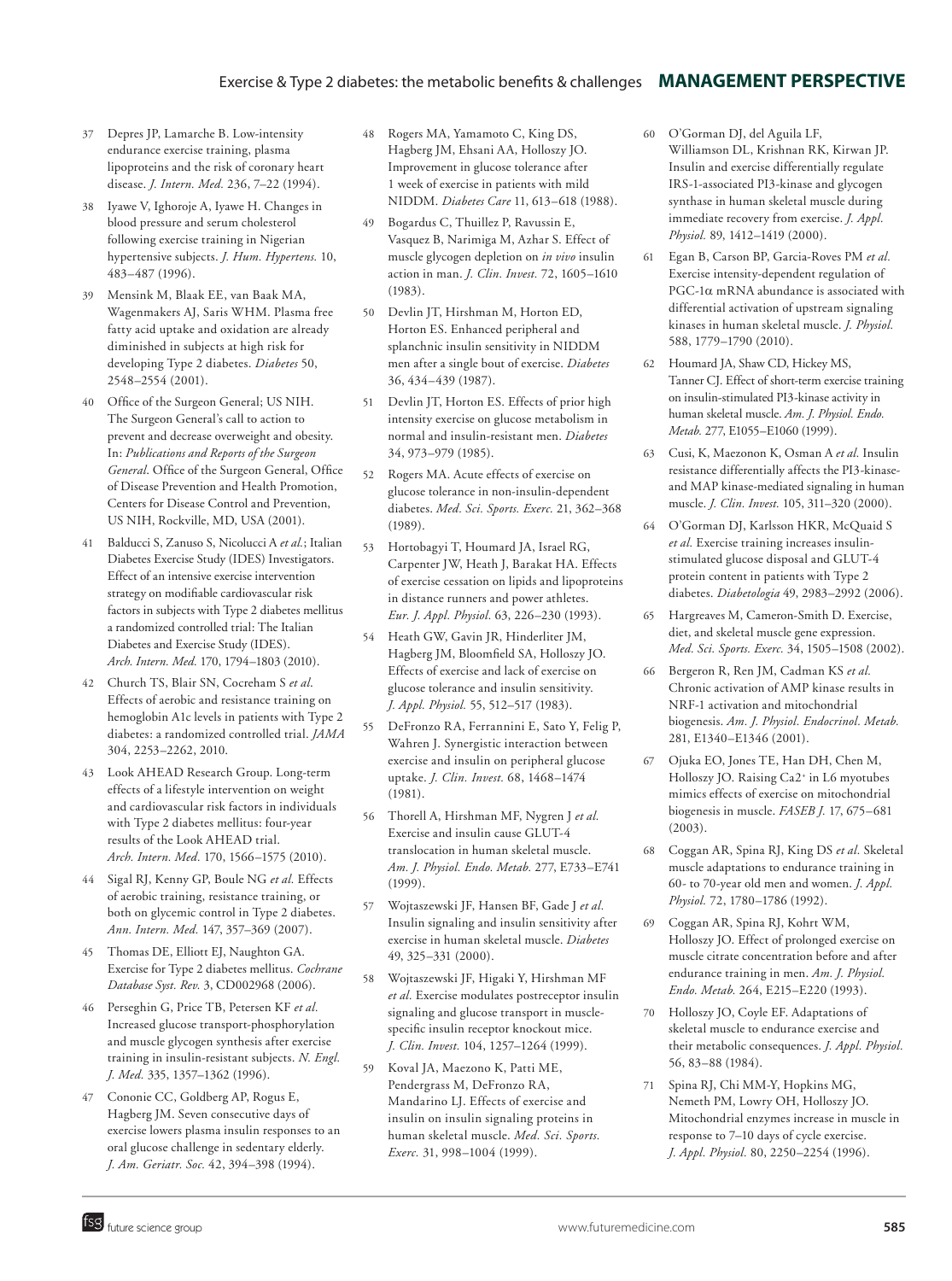# **management perspective** Cooper & O'Gorman

- 72 MacRae HSH, Dennis SC, Bosch AN, Noakes TD. Effects of training on lactate production and removal during progressive exercise in humans. *J. Appl. Physiol.* 72, 1649–1656 (1992).
- 73 Phielix E, Meex R, Moonen-Kornips E, Hesselink MK, Schrauwen P. Exercise training increases mitochondrial content and *ex vivo* mitochondrial function similarly in patients with Type 2 diabetes and in control individuals. *Diabetologia* 53, 1714–1721 (2010).
- 74 Goodpaster BH, He J, Watkins S, Kelley DE. Skeletal muscle lipid content and insulin resistance: evidence for a paradox in endurance-trained athletes. *J. Clin. Endocrinol. Metab.* 86, 5755–5761 (2001).
- 75 van Loon LJ, Koopman R, Manders R, van der Weegen W, van Kranenburg GP, Keizer HA. Intramyocellular lipid content in Type 2 diabetes patients compared with overweight sedentary men and highly trained endurance athletes. *Am. J. Physiol. Endocrinol. Metab.* 287, E558–E565 (2004).
- 76 Dubé JJ, Amati F, Stefanovic-Racic M, Toledo FG, Sauers SE, Goodpaster BH. Exercise-induced alterations in intramyocellular lipids and insulin resistance: the athlete's paradox revisited. *Am. J. Physiol. Endocrinol. Metab.* 294, E882–E888 (2008).
- 77 Toledo FG, Menshikova EV, Ritov VB *et al*. Effects of physical activity and weight loss on skeletal muscle mitochondria and relationship with glucose control in Type 2 diabetes. *Diabetes* 56, 2142–2147 (2007).
- Toledo FG, Watkins S, Kelley DE. Changes induced by physical activity and weight loss in the morphology of intermyofibrillar mitochondria in obese men and women. *J. Clin. Endocrinol. Metab.* 91, 3224–3227 (2006).
- Dela F, Mikines KJ, von Linstow M, Secher NH, Galbo H. Effect of training on insulin-mediated glucose uptake in human muscle. *J. Physiol. Endocrinol. Metab.* 263, E1134–E1143 (1992).
- 80 Ropelle ER, Pauli JR, Cintra DE *et al.*  Acute exercise modulates the Foxo1/PGC-1a pathway in the liver of diet-induced obesity rats. *J. Physiol.* 587, 2069–2076 (2009).
- 81 Hoene M, Lehmann R, Hennige AM *et al.* Acute regulation of metabolic genes and insulin receptor substrates in the liver of mice by one single bout of treadmill exercise. *J. Physiol.* 587, 241–252 (2009).
- 82 Haufe S, Engeli S, Budziarek P *et al.* Cardiorespiratory fitness and insulin sensitivity in overweight or obese subjects may be linked through intrahepatic lipid content. *Diabetes* 59, 1640–1647 (2010).
- 83 Tamura Y, Tanaka Y, Sato F *et al.* Effects of diet and exercise on muscle and liver intracellular lipid contents and insulin sensitivity in Type 2 diabetic patients. *J. Clin. Endocrinol. Metab.* 90, 3191–3196 (2005).
- 84 Hennige AM, Heni M, Machann J *et al.* Enforced expression of protein kinase C in skeletal muscle causes physical inactivity, fatty liver and insulin resistance in the brain. *J. Cell. Mol. Med.* 14, 903–913 (2010).
- 85 Etgen T, Sander D, Huntegeburth U, Poppert H, Forstl H, Bickel H. Physical actiity and incident cognitive impairment in elderly persons: the INVADE study. *Arch. Intern. Med.* 170, 186–193 (2010).
- 86 Geda YE, Roberts RO, Knopman DS *et al.* Physical exercise, aging, and mild cognitive impairment: a population-based study. *Arch. Neurol.* 67, 80–86 (2010).
- 87 Yaffe K, Barnes D, Nevitt M, Lui L-Y, Covinsky K. A prospective study of physical activity and cognitive decline in elderly women. *Arch. Intern. Med.* 161, 1703–1708 (2001).
- 88 Barnes DE, Yaffe K, Satariano WA, Tager IB. A longitudinal study of cardiorespiratory fitness and cognitive function in healthy older adults. *J. Am. Geriatr. Soc.* 51, 459–465 (2003).
- 89 Larson EB, Wang L, Bowen JD *et al.* Exercise is associated with reduced risk for incident dementia among persons 65 years of age and older. *Ann. Intern. Med.* 144, 73–81  $(2006)$
- 90 Podewils LJ, Guallar E, Kuller LH *et al.* Physical activity, APOE genotype, and dementia risk: findings from the cardiovascular health cognition study. *Am. J. Epidemiol.* 161, 639–651 (2005).
- 91 Lautenschlager NT, Cox KL, Flicker L *et al.* Effect of physical activity on cognitive function in older adults at risk for Alzheimer disease. *JAMA* 300, 1027–1037 (2008).
- 92 Burns JM, Cronk BB, Anderson HS *et al.* Cardiorespiratory fitness and brain atrophy in early Alzheimer's disease. *Neurology* 71, 210–216 (2008).
- 93 Honea R, Thomas GP, Harsha A *et al.* Cardiorespiratory fitness and preserved medial temporal lobe volume in Alzheimer's disease. *Alzheimer Dis. Assoc. Disord.* 23, 188–197 (2009).
- 94 Colcombe SJ, Erickson KI, Scalf PE *et al.* Aerobic exercise training increases brain volume in aging humans. *J. Gerontol. A Biol. Sci. Med. Sci.* 61, 1166–1170 (2006).
- 95 Cotman CW, Engesser-Ceser C. Exercise enhances and protects brain function. *Exer. Sport Sci. Rev.* 30, 75–79 (2002).
- 96 Pereira AC, Huddleston DE, Brickman AM *et al.* An *in vivo* correlate of exercise-induced neurogenesis in the adult dentate gyrus. *PNAS* 104, 5638–5643 (2007).
- 97 Ross GW, Petrovitch H, White LR *et al.* Characterization of risk factors for vascular dementia: the Honolulu–Asia aging study. *Neurology* 53, 337–343 (1999).
- 98 Kramer AF and Erickson KI. Capitalizing on cortical plasticity: influence of physical activity on cognition and brain function. *Trends Cogn. Sci.* 11, 342–348 (2007).
- 99 Flores MBS, Fernandes MFA, Ropelle ER *et al.* Exercise improves insulin and leptin sensitivity in hypothalamus of wistar rats. *Diabetes* 55, 2554–2561 (2006).
- 100 Fang ZY, Sharman J, Paris JB, Marwick TH. Determinants of exercise capacity in patients with Type 2 diabetes. *Diabetes Care* 28, 1643–1648 (2005).
- 101 Praet SF, Jonkers RA, Schep G *et al.* Long-standing, insulin-treated Type 2 diabetes patients with complications respond well to short-term resistance and interval exercise training. *Eur. J. Endocrinol.* 158, 163–172 (2008).
- 102 ACSM/ADA American Diabetes Association: Joint Position Statement: Exercise and Type 2 diabetes. Medicine and Science in Sports and Exercise 42, 2282- 2303 (2010).
- 103 Praet SF, van Loon LJ. Optimizing the therapeutic benefits of exercise in Type 2 diabetes. *J. Appl. Physiol.* 103, 1113–1120 (2007).
- 104 Hansen D, Dendale P, van Loon LJ, Meeusen R. The impact of training modalities on the clinical benefits of exercise intervention in patients with cardiovascular disease risk or Type 2 diabetes mellitus. *Sports Med.* 40, 921–940 (2010).
- 105 Young JC, Enslin J, Kuca B. Exercise intensity and glucose tolerance in trained and nontrained subjects. *J. Appl. Physiol.* 67, 39–43 (1989).
- 106 Saris WH, Blair SN, van Baak MA *et al.* How much physical activity is enough to prevent unhealthy weight gain? Outcome of the IASO 1st Stock Conference and consensus statement. *Obes. Rev.* 4, 101–114 (2003).
- 107 Brooks GA, Butte NF, Rand WM *et al.* Chronicle of the Institute of Medicine physical activity recommendation: how a physical activity recommendation came to be among dietary recommendations. *Am. J. Clin. Nutr.* 79, 921S–930S (2004).